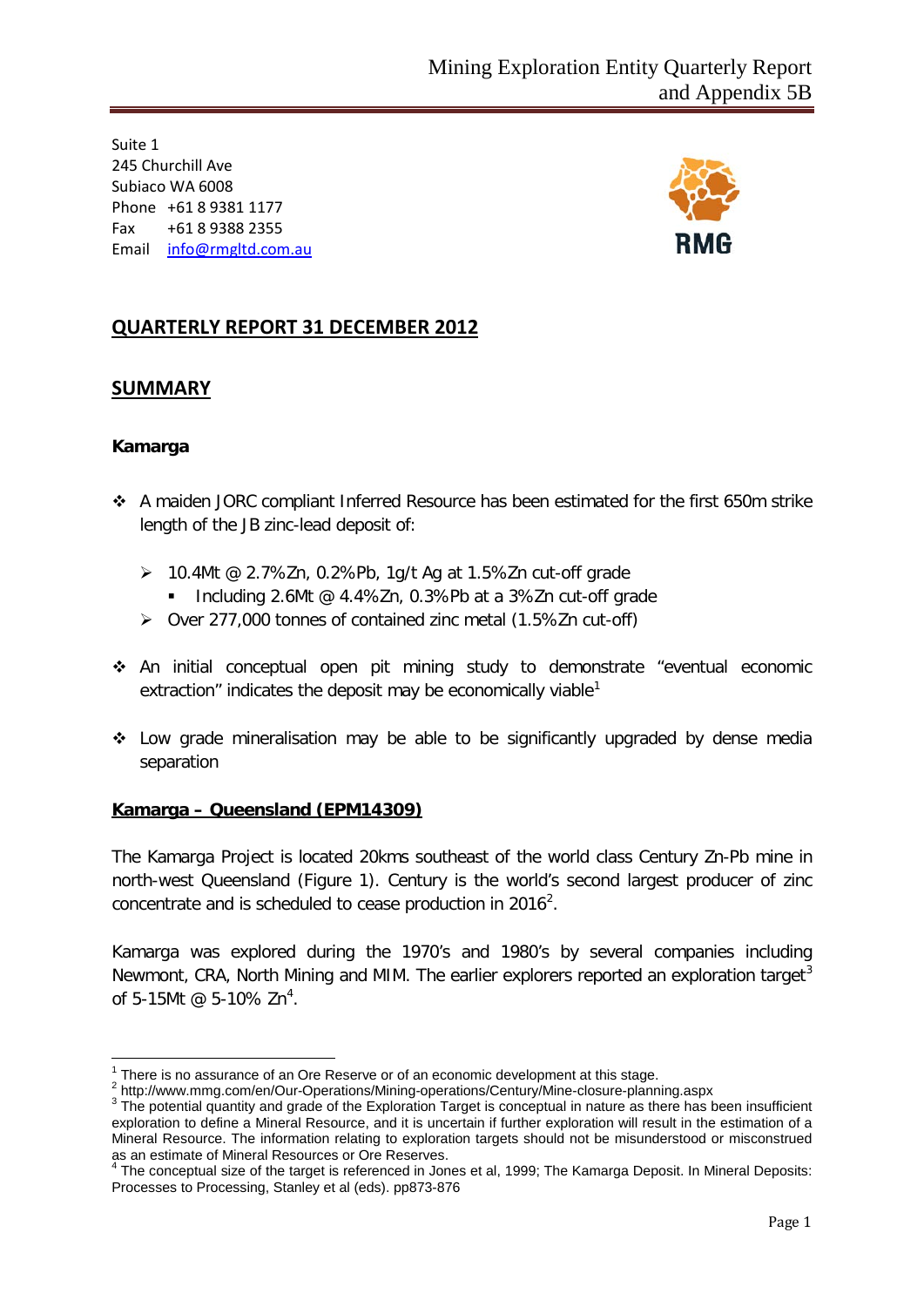The Company acquired the Kamarga project from Teck Australia Pty Ltd ("Teck") in April 2011. The Company has confirmed that the zinc mineralisation at the JB zinc deposit extends for a minimum of 650m along strike and is still open to the southwest. Historical drilling has intersected zinc mineralisation for a further 1,000m to the southwest.

The Company has an exclusive right to earn up to 100% of the Kamarga zinc project from Teck subject to certain back-in rights (see ASX release dated March 18, 2011).



**Figure 1 Kamarga Project location**

#### **Maiden Resource Estimate**

Independent consultants, H&S Consultants Pty Ltd (H&SC), were engaged to complete a JORC compliant resource estimate of a portion of the JB zinc deposit (Figure 2). Table  $1<sup>5</sup>$  $1<sup>5</sup>$  $1<sup>5</sup>$  is a summary of the resource tabulation within the mineralised envelope for a 5m by 5m by 2.5m recoverable mining unit. The entire resource has been classified as Inferred principally based on the density of drilling with respect to the inherent grade variability within the deposit. The full details of the resource estimate were reported in the ASX release of 23 January 2013.

<span id="page-1-0"></span><sup>5</sup> The information in Table 1 is extracted from the ASX Release "Maiden Resource Estimate at Kamarga" lodged on 23 January 2013. The Company confirms that it is not aware of any new information or data that materially affects the information included in the original market announcement and that all material assumptions and technical parameters underpinning the estimates continue to apply and have not materially changed. The Company confirms that the form and context in which the Competent Person's findings are presented have not been materially modified from the original market announcement.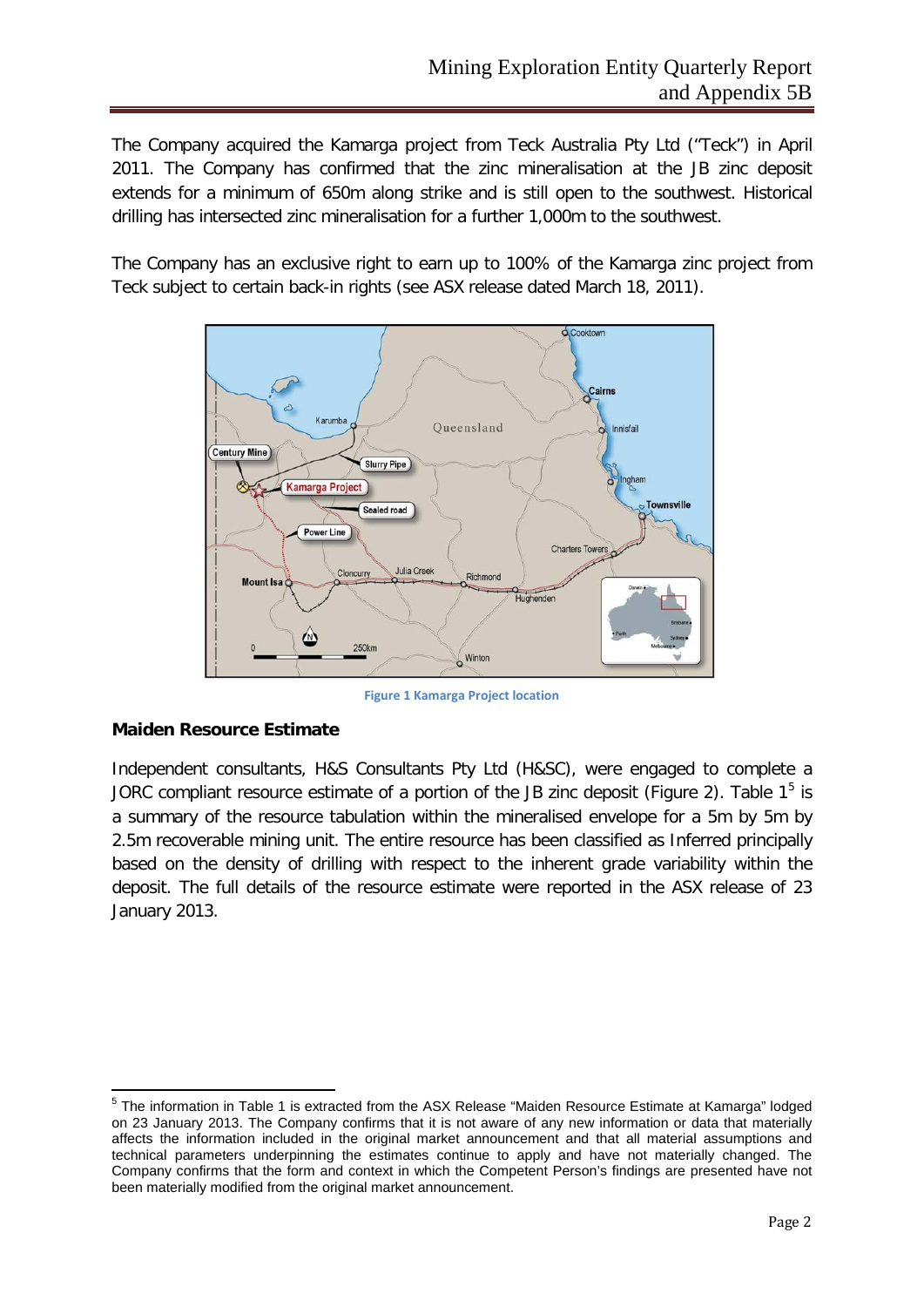| <b>CUTOFF</b><br>Zn% | <b>Tonnes</b><br>(million) | Zn% | Pb% | <b>Tonnes</b><br><b>Zn Metal</b> |
|----------------------|----------------------------|-----|-----|----------------------------------|
|                      |                            |     |     |                                  |
| 3.5%                 | 1.72                       | 5.0 | 0.3 | 85,000                           |
| 3.0%                 | 2.64                       | 4.4 | 0.3 | 115,000                          |
| 2.5%                 | 4.12                       | 3.8 | 0.3 | 156,000                          |
| 2.0%                 | 6.53                       | 3.2 | 0.3 | 209,000                          |
| 1.5%                 | 10.40                      | 2.7 | 0.2 | 277,000                          |
| 1.0%                 | 16.54                      | 2.1 | 0.2 | 352,000                          |

#### **Table 1 Summary of Resource Estimate**

The Inferred Resource estimate over 650m of strike of the JB Deposit is consistent with the Exploration Target previously provided by RMG for the entire JB area of 40-60 million tonnes  $\omega$  2-3%Zn over 1500 metres strike length<sup>[6](#page-2-0)</sup> within which is higher grade target of 5-15 million tonnes at 5-10%Zn.

Figure 3 shows an oblique view of the panel model and clearly shows the lack of estimated panels in the southern portion of the estimation model between drill sections JB006 and JB001. It is possible that further drilling in this area may identify additional resources.

The drill hole results and the resource model also indicate that the mineralisation extends down dip to the south-west from JB006 (as shown in Figure 2) and extra drilling in this direction may also identify additional resources.

The newly mapped JE zinc zone approximately 1km south-east of the JB deposit (ASX release of 11 October 2012) requires significant work to assess whether significant mineralisation is present in this area and whether it may be host to additional resources for the Kamarga Project.

<span id="page-2-0"></span> $6$  The potential quantity and grade of the Exploration Target is conceptual in nature as there has been insufficient exploration to define a Mineral Resource, and it is uncertain if further exploration will result in the estimation of a Mineral Resource. The information relating to exploration targets should not be misunderstood or misconstrued as an estimate of Mineral Resources or Ore Reserves. The conceptual size of the target is referenced in Jones et al, 1999; The Kamarga Deposit. In Mineral Deposits: Processes to Processing, Stanley et al (eds). pp873-876.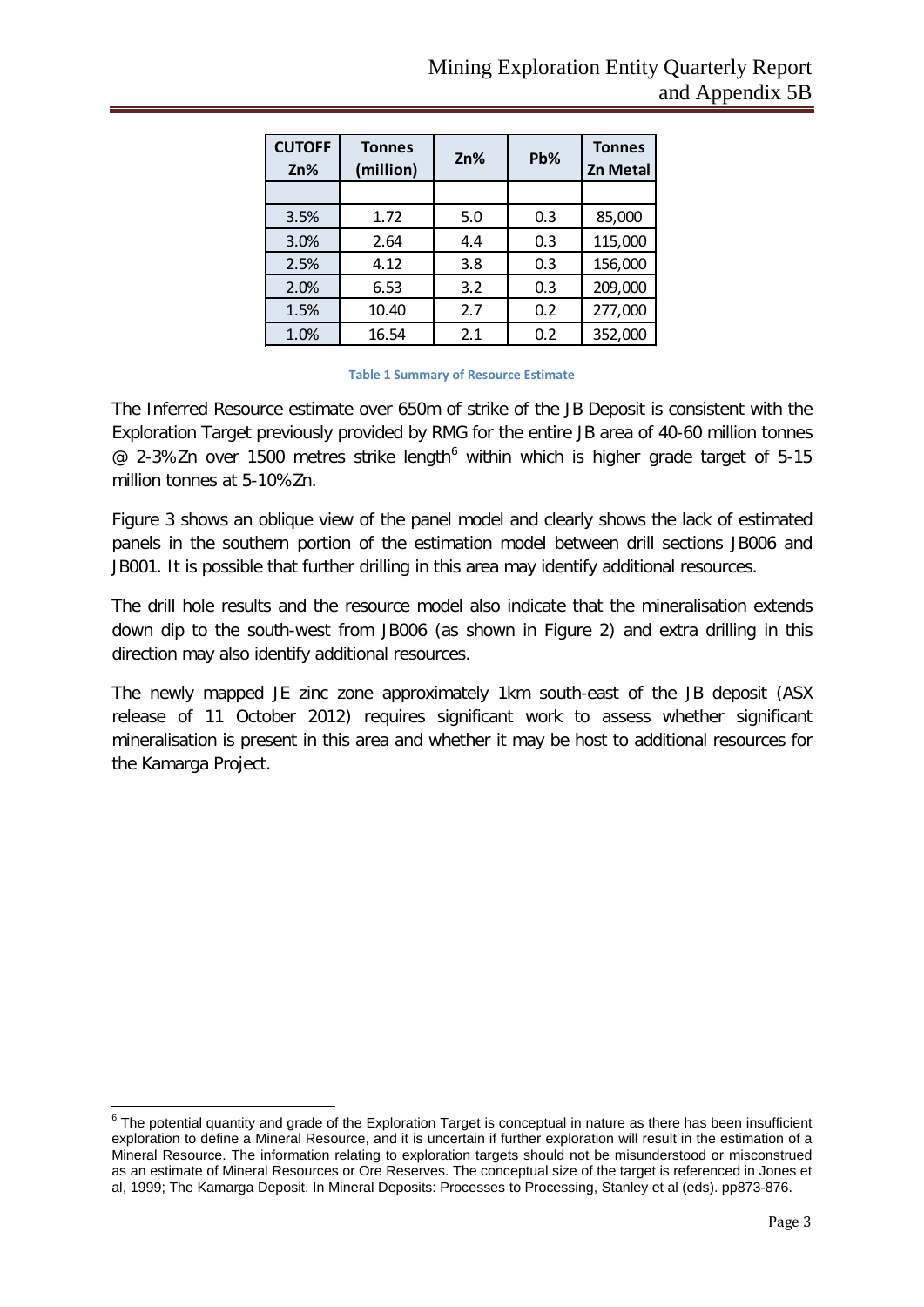

**Figure 2 Plan of area of resource estimate**



**Figure 3 Plan view of resource estimate panels showing average zinc grade for the whole panel**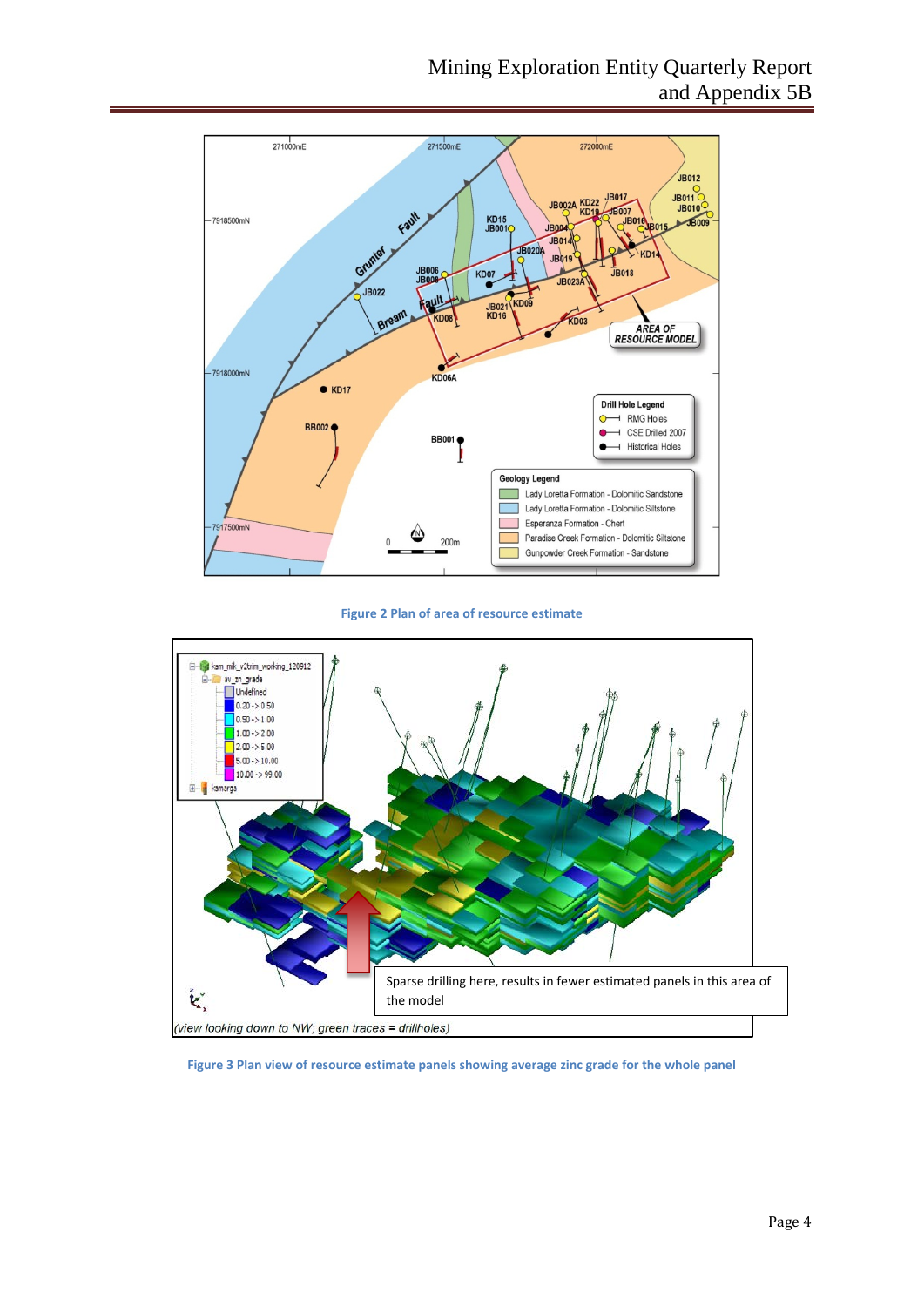#### **Reasonable Prospects for Eventual Economic Extraction**

Item 20 of The JORC Code 2012 states that "All reports of Mineral Resources must satisfy the requirement that there are reasonable prospects for eventual economic extraction (i.e. more likely than not), regardless of the classification of the resource."

To achieve this objective a pit optimisation has been undertaken on the Inferred Resource at a zinc price of A\$3,300/tonne Zn. Figure 4 shows a longitudinal sectional view of the optimised pit shell superimposed on the panel model. ASX release of 23 January 2013 explains the parameters for the pit optimisation.

This work confirms that the Inferred Resource has reasonable prospects for eventual economic extraction at a zinc price of A\$3,300/tonne zinc and a cut-off grade of 1.5%Zn. The work does not provide an assurance of an Ore Reserve or of an economic development at this stage.



**Figure 4 Optimal pit shell on Inferred Resource**

#### **Metallurgical Test Work – Heavy Liquid Separation**

JB017 was collared near a historic drill hole (KD19) and drilled with HQ size core to obtain mineralised core for metallurgical test work. The JB017 drill hole successfully intersected 129m @ 2.1%Zn+Pb from 153.5m down-hole. One of the objectives of the metallurgical test work is to review the efficacy of sorting the low grade mineralised material by density contrast (HLS test work).

A number of zinc operations around the world (e.g. Tennessee zinc operations operated by Nyrstar<sup>[7](#page-4-0)</sup>) reduce the volume of waste being processed by passing the crushed material through a Heavy Media Separator plant. In the case of Selwyn $<sup>8</sup>$  $<sup>8</sup>$  $<sup>8</sup>$  in Canada, test work</sup> indicates that 30-40% of the waste can be rejected whilst retaining 90-95% of the zinc metal. This results in a 150% upgrade of the zinc grade of the material to be processed. Whilst the Company is not suggesting that the Kamarga zinc material can be upgraded, the style of zinc mineralisation at Kamarga warrants the test work to be undertaken.

<span id="page-4-1"></span><span id="page-4-0"></span> $7$  www.Nyrstar.com Analyst Site Visit Report 7 November 2011<br>  $8$  Selwyn Resources Annual report 2010, pp14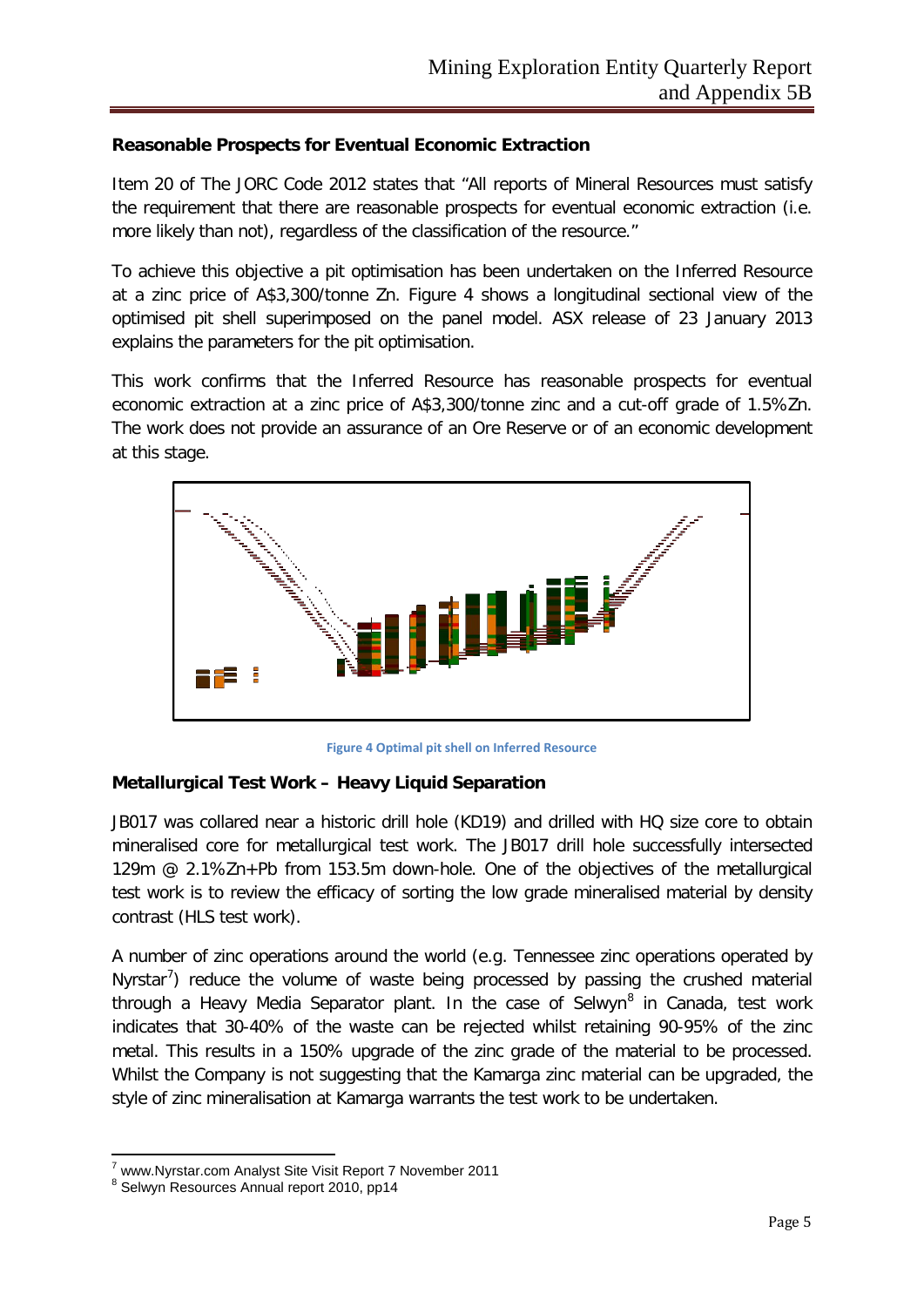Table 2 is a summary of the HLS test work results. The table indicates that at a coarse crush size of 25mm, 5% of the rock can be separated based on a density of 3.0 and this material contains 58% of the zinc metal with a grade of 17% Zn. The ASX release of 23 January 2013 has more detail on the test work undertaken.

The test work suggests that it is possible, subject to further test work, that the 1.8% Zn head grade may be able to be upgraded to a >10% Zn head grade through the use of a heavy media separation circuit in a processing plant prior to grinding and flotation. Further test work is required to optimise sample selection and crusher sizing to optimise zinc and lead recovery.

| Product    | Weight %      | Pb%           |        |       | $Zn$ % |  |  |
|------------|---------------|---------------|--------|-------|--------|--|--|
|            |               | Grade         | Dist'n | Grade | Dist'n |  |  |
|            |               | $<$ 22.5 $mm$ |        |       |        |  |  |
| SG > 3.0   | 4.9           | 1.05          | 37.5   | 17.2  | 58.2   |  |  |
| SG 2.7-3.0 | 84.4          | 0.06          | 36.4   | 0.6   | 34.2   |  |  |
| SG < 2.7   | 10.7          | 0.34          | 26.1   | 1.04  | 7.6    |  |  |
|            | $<$ 16.0 $mm$ |               |        |       |        |  |  |
| SG > 3.0   | 6.1           | 1.97          | 48.5   | 17    | 50     |  |  |
| SG 2.7-3.0 | 81.2          | 0.11          | 37.2   | 1.12  | 44.3   |  |  |
| SG < 2.7   | 12.7          | 0.28          | 14.3   | 0.93  | 5.7    |  |  |
|            | $9.5mm$       |               |        |       |        |  |  |
| SG > 3.0   | 6.1           | 2.68          | 62.5   | 18.2  | 57.6   |  |  |
| SG 2.7-3.0 | 77            | 0.08          | 22.3   | 0.88  | 35.2   |  |  |
| SG < 2.7   | 16.9          | 0.23          | 15.2   | 0.82  | 7.2    |  |  |

**Table 2 Results of Heavy Liquid Separation test work**

#### **Kamarga Summary**

RMG commenced exploration in May 2011 and has completed the following activities in 2011 and 2012 field seasons;

- re-compiled historic exploration data
- undertaken new field mapping and rock sampling
- drilled 15 diamond drill holes through the JB zinc mineralisation
- mapped a 2km long outcropping high grade zinc zone with 15% Zn (JE Zone)
- drilled 3 holes at the Triangle Prospect to complete the testing of one Teck Target
- completed a soil survey over three copper zones (Barramundi, Grunter, Torpedo)
- mapped the Grunter Copper zone with copper to 32%Cu
- drilled one hole through the Grunter copper zone for 6m @ 1.1%Cu, 10g/t Ag
- completed a maiden resource for a portion of the JB zinc deposit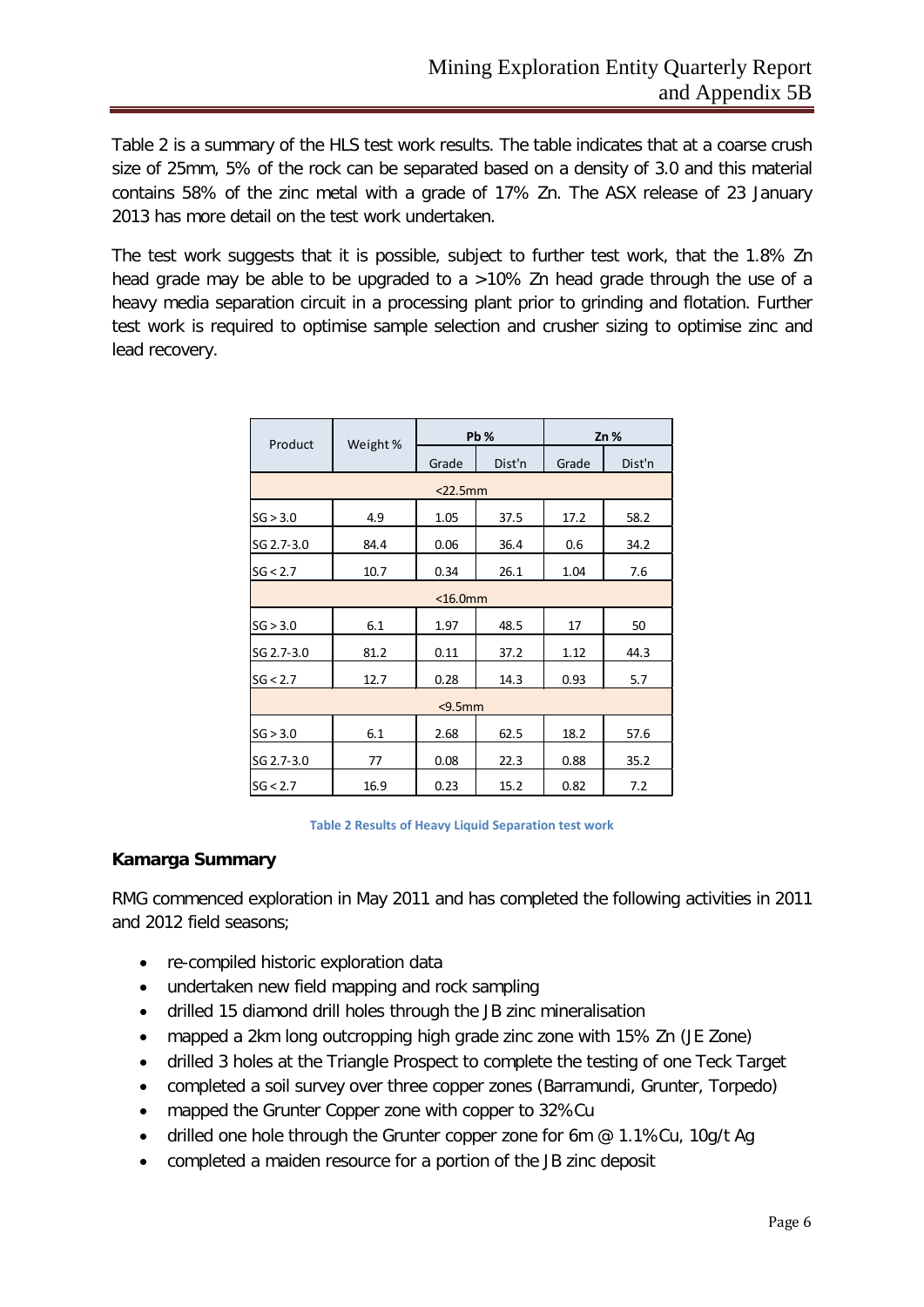The Company believes that it's exploration activities have confirmed the significant copper and zinc endowment of the Kamarga Project and affirm its commitment to continue to build the resource base with the objective of eventual economic exploitation.

## **McLeans Creek - Tasmania (EL17/2003, RL02/2012)**

The McLeans Project is located near Zeehan (see Figure 5) within the world–class base metal province of western Tasmania in near proximity to Roseberry (Cu-Pb-Zn-Ag-Au), Renison (Sn), and Mt Lyell (Cu) mines.



**Figure 5 Location of McLeans Creek Project**

The drilling by RMG has demonstrated that the high grade silver-lead-zinc mineralisation is hosted within a mineralised shale unit that extends over a minimum of 500m and continues along strike. The geology is providing encouragement that the mineralised shale unit is a fertile environment for Proterozoic stratiform shale hosted Zn-Pb mineralisation as originally proposed by CRA (now RioTinto Ltd) in 1[9](#page-6-0)92 $^9$ .

There has not been any activity on this project this quarter.

#### **Forward Programs**

#### **Kamarga**

Drill hole planning to drill test the JE zinc mineralisation and the Grunter copper zones is underway in preparation for the onset of the dry season in April 2013.

#### **Zeehan**

Compilation of all drill results and the heli-borne EM data to generate the next set of silver lead zinc targets prior to the next available drilling season in 2013.

<span id="page-6-0"></span><sup>&</sup>lt;sup>9</sup> Annual Exploration Report for EL28/88 by R. Parkinson for CRA. MRT Report number 92-3398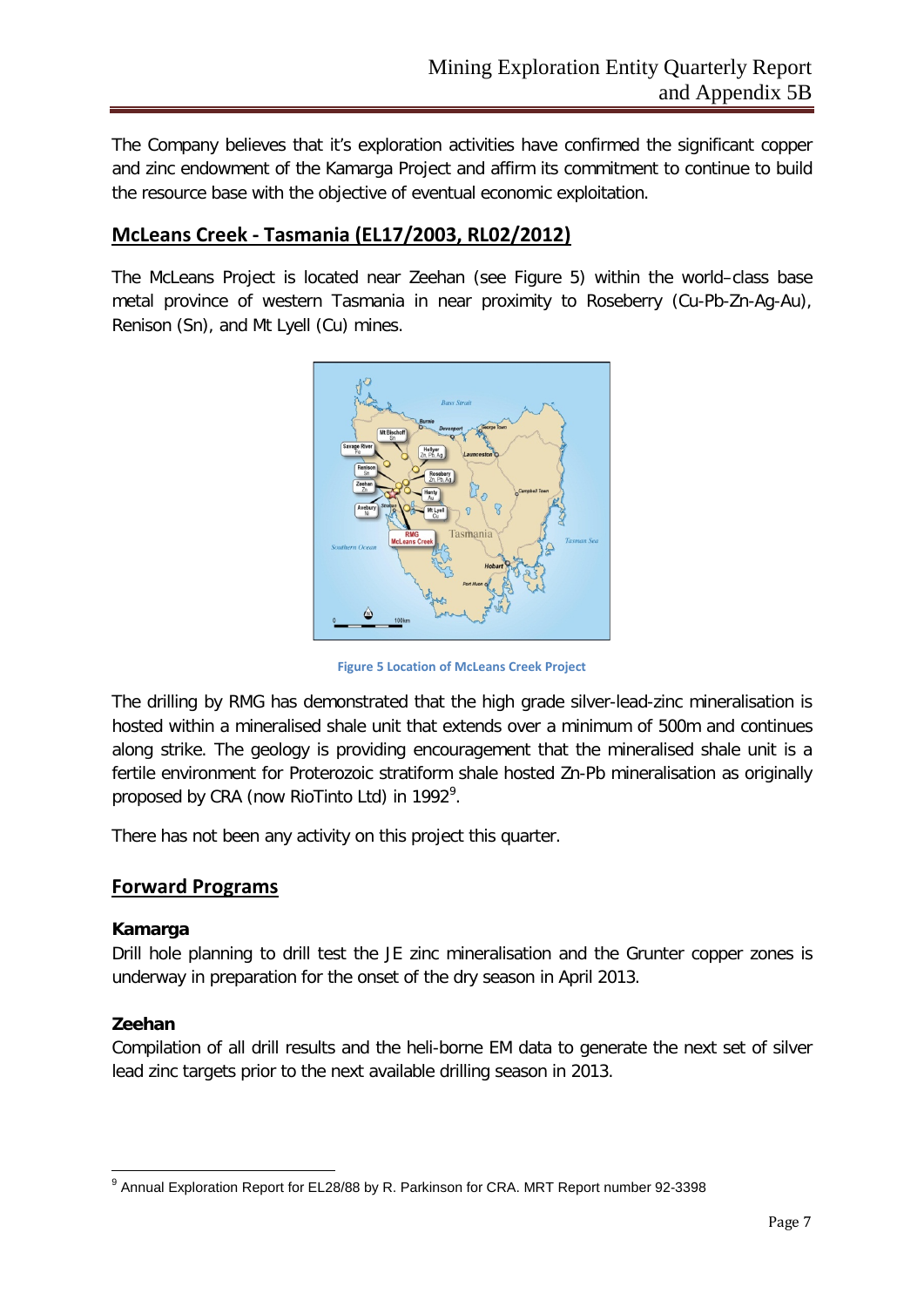### **Corporate and Finance**

The Company had \$198,000 in cash and bank deposits at the end of the quarter.

The Company continues to be engaged in discussions with potential partners for the Kamarga Project which will provide funding to advance the project to its next stage of development.

Board members and senior management have continued to completely cut or substantially reduce fees and salaries to limit expenses in the short term whilst discussions proceed with interested funding parties.

The Directors continue to believe that the global zinc concentrate deficit forecast to occur after 2015 (see attached commentary on zinc demand) will result in significant opportunity for the exploitation of the Kamarga zinc deposit and reward for the Company's shareholders.

In addition, the Board has been undertaking due diligence on new base metal opportunities in Australia and overseas and are keen to continue to grow the Company.

Ends

For further information please contact:

Mr Robert Kirtlan or Mr Peter Rolley +61 8 9381 1177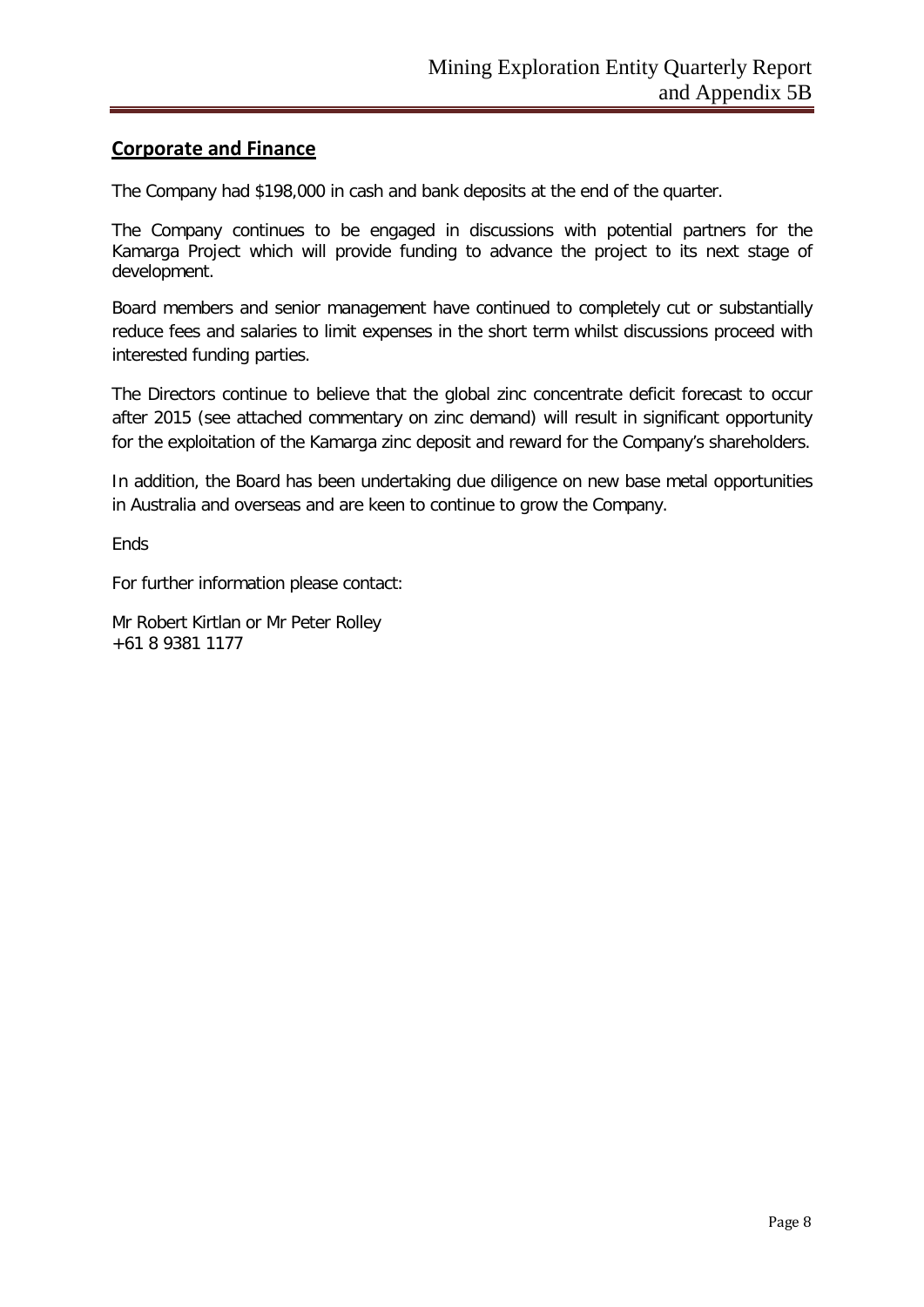## **GLOBAL ZINC MARKET**

Zinc is the fourth largest industrial metal consumed in modern society after iron, aluminium and  $copper^{10}$ .

Zinc's most remarkable quality is its natural capacity to protect. Zinc coatings protect steel against corrosion, extending the life of steel by up to five times. Thus car manufacturers can provide nocorrosion guarantees of 12 years or more and zinc helps to protect the value of a typical family  $investment<sup>11</sup>$ .

Zinc protects human health too. It is now known that zinc is essential for human health in general and the functioning of the human immune system in particular. Zinc-based creams and lotions are widely used to protect the skin against the harmful effects of the sun. Zinc is also used in water purification systems and zinc supplements are added to soil to increase crop yields.

#### **The Demand Side**

The global market consumes around [12](#page-8-2).7 million tonnes of zinc metal annually  $(2011)^{12}$ . The main use of zinc is for galvanising and specialty metal alloys, and used in the construction and transport industries (Figure 6). There is minimal substitution of zinc products on a commercial basis.



**Figure 6 Major consumption of zinc[13](#page-8-3)**

Therefore, the current demand for zinc is related to infrastructure growth, urbanisation and increasing GDP per capita of the world's population.

Despite the global economic slowdown, the demand for zinc remains strong due to the continued construction of new infrastructure in developing countries, and the implementation by various nations of measures to stimulate economic growth. Figure 7 shows an estimate of the zinc demand for the next 4 years.

<span id="page-8-1"></span><span id="page-8-0"></span><sup>10</sup> en.wikipedia.org/wiki/**Zinc** <sup>11</sup> www.icz.org.br/site-en/**zinc**-society.php <sup>12</sup> http://www.ilzsg.org/static/statistics.aspx <sup>13</sup> www.ilzsg.org

<span id="page-8-2"></span>

<span id="page-8-3"></span>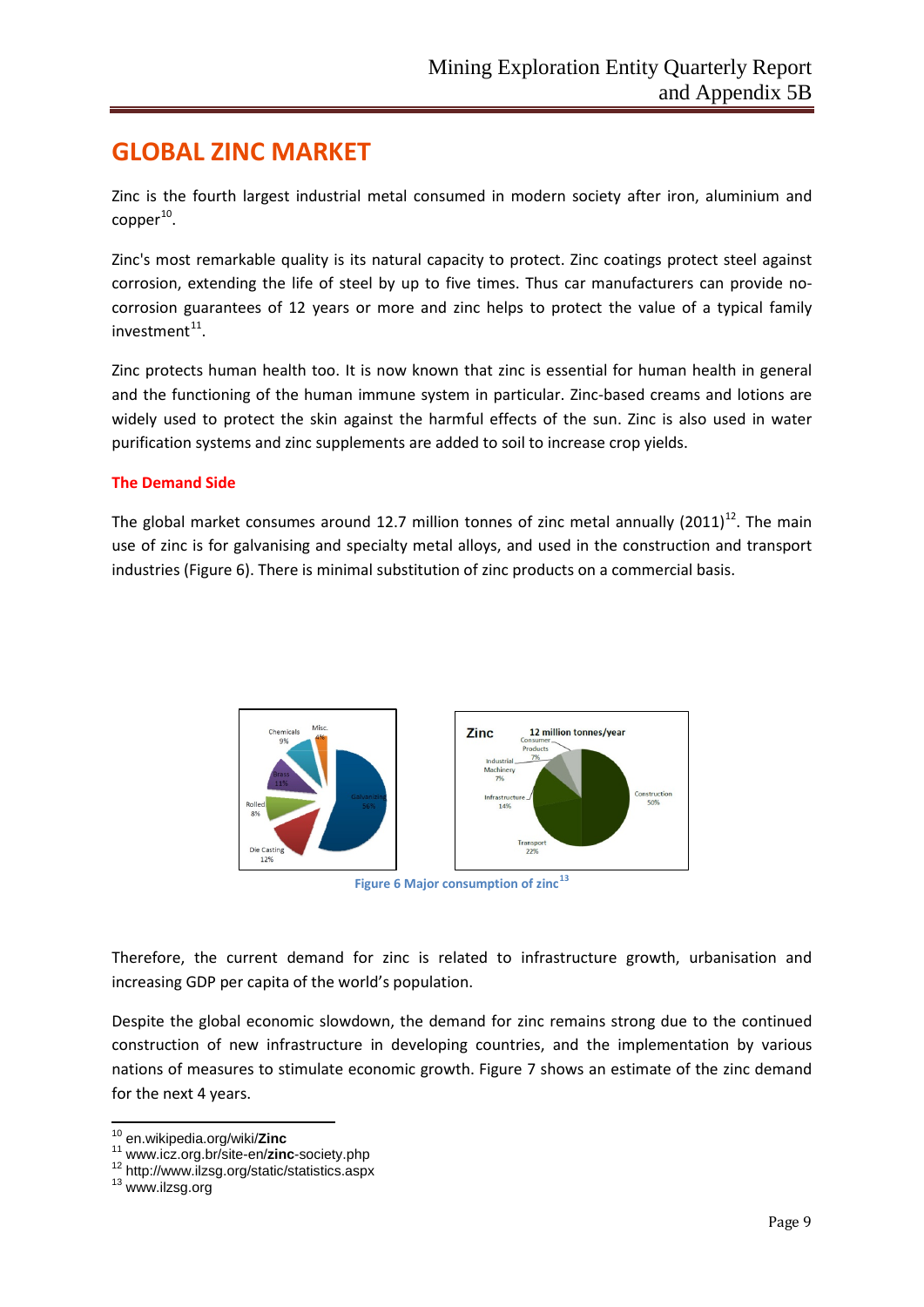To meet the forecast increase in demand for zinc for construction alone requires the addition of approximately 550,000 tonnes of zinc metal from new mine supply annually over the next few  $years<sup>14</sup>$  $years<sup>14</sup>$  $years<sup>14</sup>$ .



*Source: WMBS,Credit* Suisse *Estimates*

#### **Figure 7 Trend of zinc demand**

#### **New Demands**

Whilst China has over 20% of the world's population, it only has 9% of the world's arable land. As a result, China consumes 35% of the world's supply of fertiliser and produces 25% of the world's grain $15$ .

Field trials in China and India over the last 25 years have demonstrated that around 50% of their arable soils are deficient in zinc, leading to both reduced crop yields and zinc deficient diets. Data from 1990-2010 over a large number of provinces in China has shown that crop yields are substantially improved with the addition of zinc to the fertiliser regime.

- 1. Rice crop yields increased by 6 to 18%
- 2. Maize yields increased by 8 to 24%
- 3. Wheat yields increased by 8 to 16%
- 4. Apple yields increased by 15 to 41%

China's National Agro-Tech Extension Service Center estimates that an additional 500,000 tonnes of zinc per annum could raise the Chinese cereal harvest by 10% (30 million tonnes).

This additional fertiliser demand for zinc metal has not been factored into most metal forecasts.

<span id="page-9-0"></span><sup>14</sup> Wood Mackenzie December 2011

<span id="page-9-1"></span><sup>15</sup> *www.zinc.org/general/FMB%20Asia%202011%20Zinc%20Ming.pdf*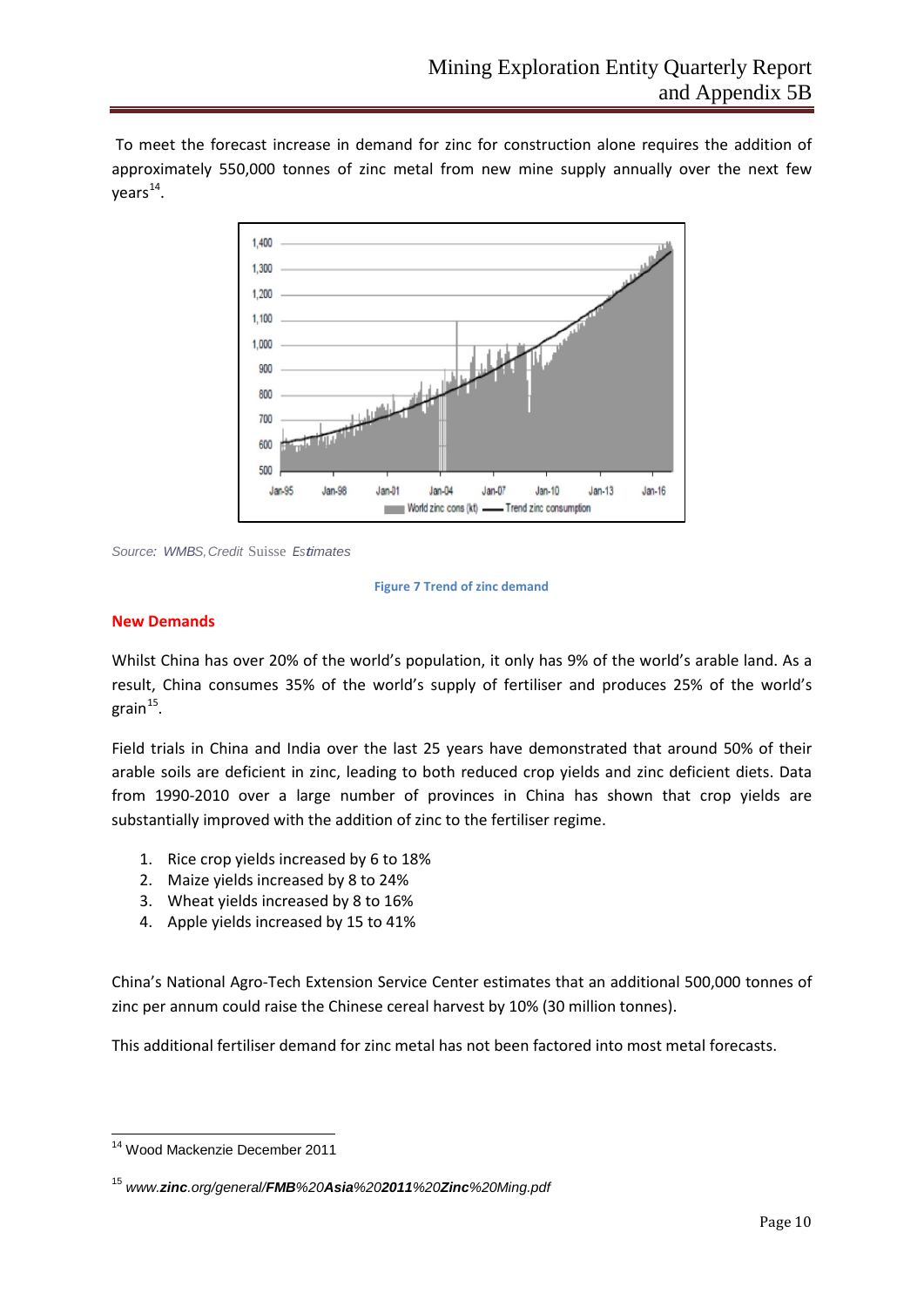#### **The Supply Side**

The supply of zinc concentrates is very fragmented across nations and companies. Seven large mines produce 20% of world production and approximately 75% of production is from underground mining with attendant high costs. In addition, many zinc mines are actually exhausted of reserves and there are few new mines as a result of the lack of investment in exploration and development over the past 20 years. Table 3 lists the main zinc mine closures in the next 6 years and Figure 8 shows a histogram of the production closures.





|                              |         | <b>MAJOR MINE CLOSURES '000 TPA ZINC</b> |           |            |             |
|------------------------------|---------|------------------------------------------|-----------|------------|-------------|
|                              |         |                                          |           | Loss of    |             |
| Mine                         | Quality | Owner                                    | Country   | Production | When        |
| Mt Garnet                    |         | Kagara                                   | Australia | 55         | <b>SHUT</b> |
| Galmoy                       | Low Fe  | <b>Lundin Mining</b>                     | Ireland   | 75         | <b>SHUT</b> |
| <b>Lennard Shelf</b>         | Low Fe  | <b>Teck</b>                              | Australia | 75         | <b>SHUT</b> |
| Perseverance                 |         | Xstrata AG                               | Canada    | 135        | 2013        |
| <b>Golden Grove</b>          |         | <b>MMG</b>                               | Australia | 140        | 2014        |
| Antamina (Reduction in Zinc) |         | BHP/Xstrata/Teck                         | Peru      | 150        | 2013        |
| Skorpion                     |         | Vedanta                                  | Namibia   | 170        | 2019        |
| Lisheen                      | Low Fe  | Vedanta                                  | Ireland   | 170        | 2015        |
| Iscaycruz                    |         | Glencore                                 | Peru      | 170        | 2017        |
| <b>Brunswick</b>             |         | Xstrata AG                               | Canada    | 265        | 2012        |
| Century                      | Low Fe  | <b>MMG</b>                               | Australia | 550        | 2016        |
| <b>TOTAL</b>                 | 870     |                                          |           | 1955       |             |

**Table 3 Major zinc mine closures[17](#page-10-1)**

As a result, in the face of increasing demand from industrialization and food supply, there is actually a significant reduction in mine supply. No other significant industrial metal faces this combination of events. Figure  $9^{18}$  $9^{18}$  $9^{18}$  shows a forecast of the zinc deficit.

<span id="page-10-0"></span><sup>&</sup>lt;sup>16</sup>www.pinnacledigest.com/articles/vol-287-zinc-mines-are-closing-down-good-news-zinc-stocks<sup>17</sup><br><sup>17</sup> Data from Wood Mackenzie , June 2011 Zinc Report<br><sup>18</sup> (image source: **www.crugroup.com** (http://www.crugroup.com)

<span id="page-10-2"></span><span id="page-10-1"></span>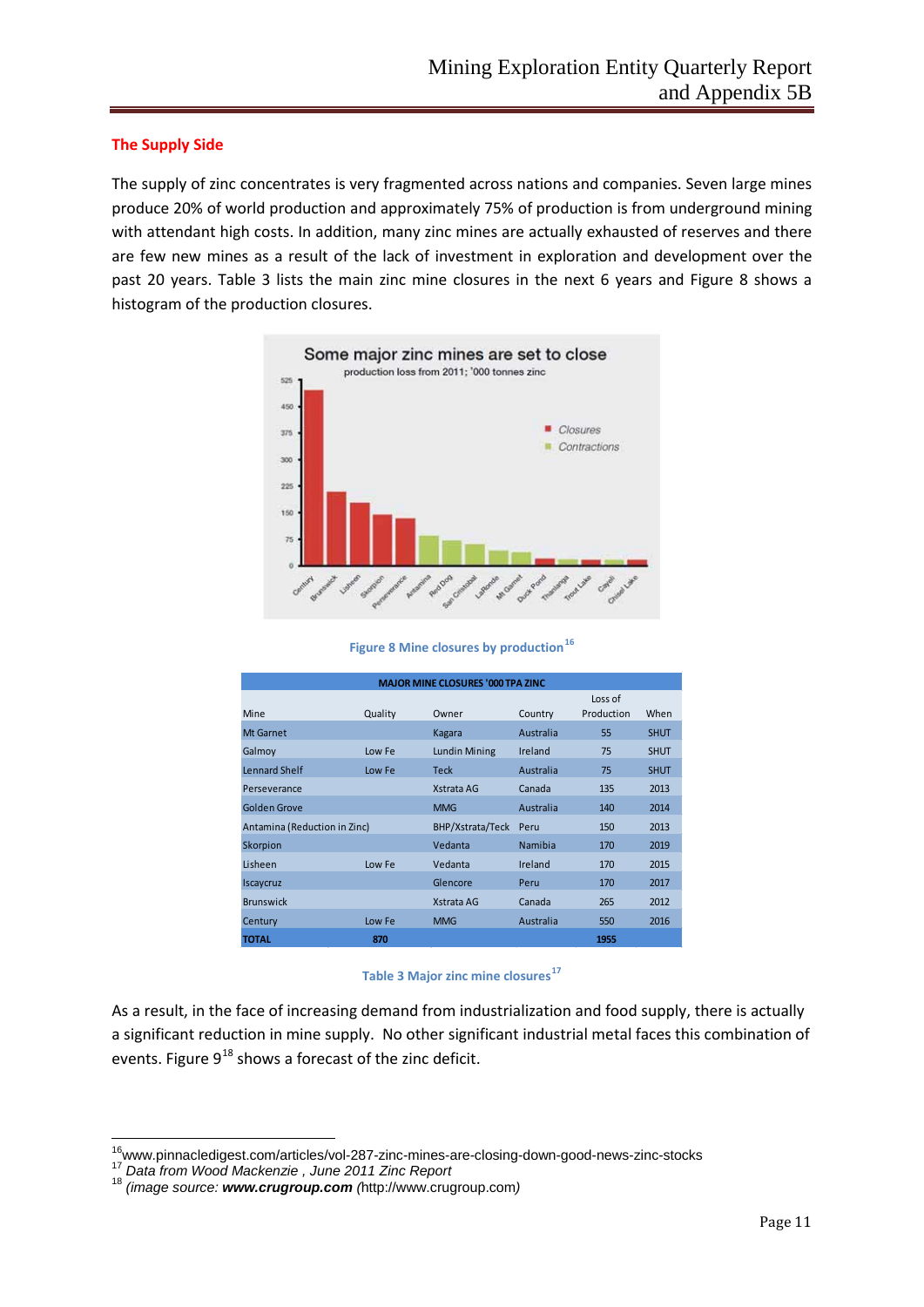

#### **Figure 9 Forecast zinc deficit**

#### **Zinc Price**

Reuters, 29 February 2012, reported that Glencore has agreed to purchase zinc concentrates from Volcan (the world's  $4<sup>th</sup>$  largest zinc and silver producer) for zero treatment charges, instead, opting for a percentage of any zinc price rise from a base of \$2000/tonne.<sup>[19](#page-11-0)</sup> The implication to analysts at Macquarie is that Glencore is clearly expecting a significant increase in zinc prices and a shortage of zinc concentrates for its smelters.

On January 27, 2012 RBC Capital Markets stated "We forecast an average price of \$0.90/lb in 2012, \$1.00/lb in 2013, \$1.30/lb in 2014, and \$1.50/lb (US\$3,300/t) in 2015."[20](#page-11-1)

On March 10, 2012, CRU International "forecasts that the real three-month price of zinc, defined as the nominal price/US consumer price index, will go from US\$2,125 in 2012, to US\$2,455 in 2015, and US\$3,305 in 2016."<sup>[21](#page-11-2)</sup>

Wood Mackenzie has been analysing base metals for over 40 years. In April 2012 they released the following statement. "Zinc has the most promising fundamental outlook among the metals… The zinc price is expected to be range bound for the most part of this year before starting its ascent towards the end of 2012 in anticipation of a tight market. Brook Hunt expects the zinc price to average US\$1.24/lb in 2014 and steadily climb thereafter, possibly challenging the previous high of US\$2.08/lb (US\$4.500/tonne) that was reached in late 2006."<sup>[22](#page-11-3)</sup>

<sup>————————————————————&</sup>lt;br><sup>19</sup>"Glencore deal reflects bullish view on zinc-sources", 29 February 2012.

<span id="page-11-1"></span><span id="page-11-0"></span>http://www.reuters.com/article/2012/02/29/glencore-zinc-idUSL5E8DTA6420120229<br><sup>20</sup> International Mining. "Nickel, copper, molybdenum and zinc demand all trending up", 27 January 2012.<br>http://www.im-mining.com/2012/01/27/ni

<span id="page-11-2"></span> $21$  Proactive Investors. "Zinc set to go sky high as supplies deplete in medium term", 9 March 2012. http://www.proactiveinvestors.com.au/companies/news/26270/zinc-set-to-go-sky-high-as-supplies-deplete-inmedium-term-26270.html<br><sup>22</sup>www.stockhouse.com/bullboards/messagedetail.aspx?p=0&m=31682231&l=0&r=2&s=TV&t=LIST

<span id="page-11-3"></span>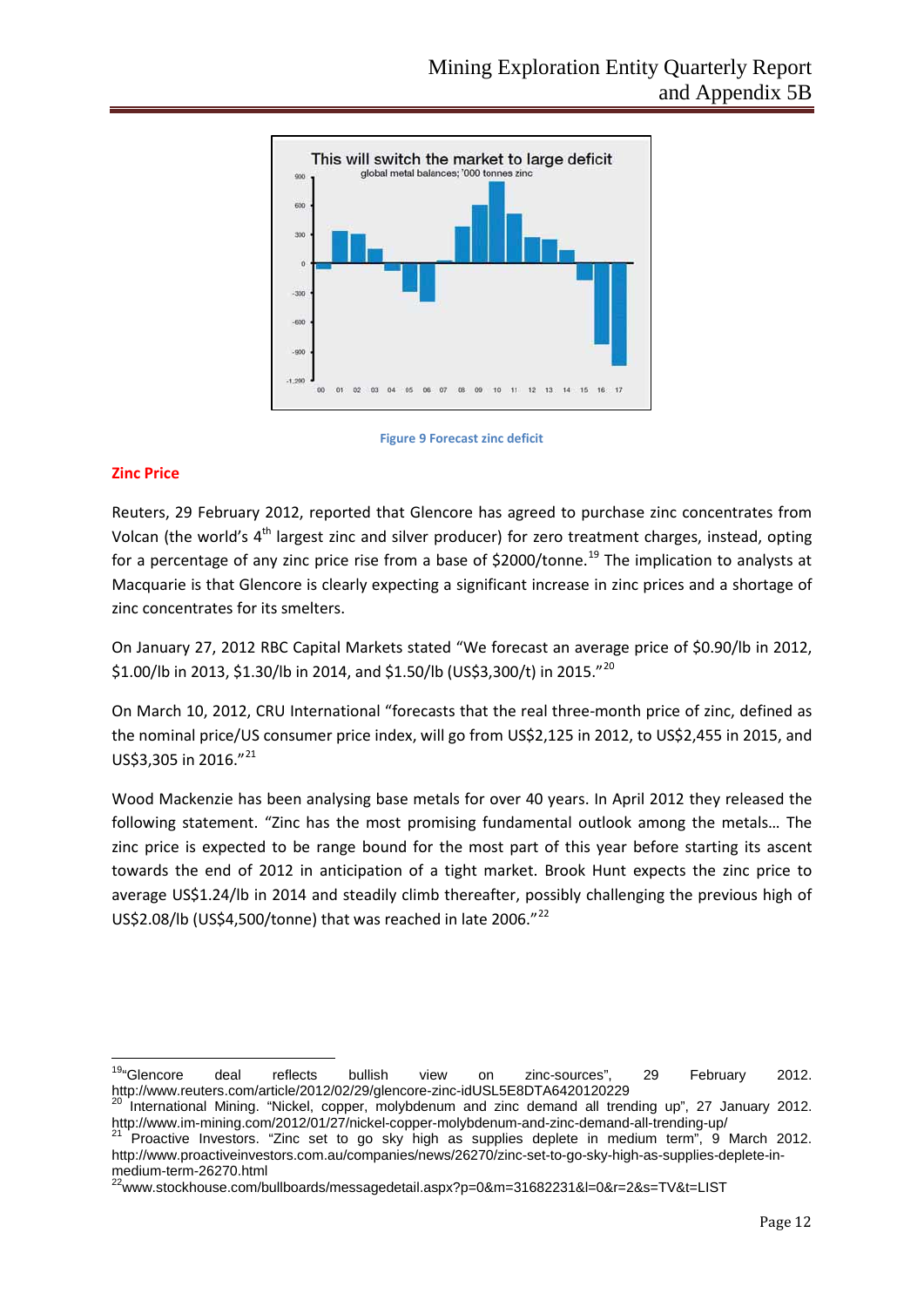#### *Competent Persons Statement*

*The data in this report that relates to Exploration Results, Exploration Targets, Mineral Resources, the accuracy and quality of data forming the basis of all resource estimates, and the interpretation of mineralisation at the JB Deposit, are based on information compiled by Mr Peter Rolley who is a Member of The Australian Institute of Geoscientists (MAIG) and who has sufficient experience relevant to the style of mineralisation and type of deposit under consideration and to the activity which he is undertaking to qualify as a Competent Person as defined in the 2012 Edition of the Australasian Code for Reporting of Exploration Results, Mineral Resources and Ore Reserves (the "JORC Code 2012"). Mr Rolley is a consultant to, and an Executive Director of, RMG Ltd and he consents to the inclusion of the information in the form and context in which they appear.*

*Kamarga Note: Intervals presented are downhole. True widths are unknown. All samples are from NQ diamond drill core, sawn in half, from intervals of 1.0m in length. Drill core recovery from all sampled intervals is >95%. Drill holes are surveyed down hole by Eastman camera and drill core has been oriented where possible. Sample preparation undertaken by Bureau Veritas (AMDEL) in Mount Isa and chemical analysis by Bureau Veritas (AMDEL) in Adelaide. Elements determined by 4-acid digest and ICP-OES finish. QA/QC includes blanks and standards provided by Geostats Pty Ltd. Collars have been located by hand held GPS and reported in WGS94 Zone 54S.*

*Zeehan Note: Intervals presented are downhole. True widths are unknown. All samples are from HQ diamond drill core, sawn in half, from intervals of varying length to a maximum of 1.0m. Drill core recovery from all sampled intervals is highly variable. Drill holes are surveyed down hole by Eastman camera. No drill core was able to be oriented. Sample preparation undertaken by ALS-Chemex (ALS) in Burnie, Tasmania and chemical analysis by ALS in Townsville. Elements determined by 4-acid digest and ICP-OES finish. QA/QC includes blanks and standards provided by Geostats Pty Ltd. Collars have been located by hand held GPS and reported in WGS94 Zone 55S.*

#### *Forward Looking Statements*

*This document may include forward looking statements. Forward looking statements include, but are not necessarily limited to, statements concerning RMG Limited's planned exploration programme and other statements that are not historic facts. When used in this document, the words such as "could", "indicates", "plan", "estimate", "expect", "intend", "may", "potential", "should" and similar expressions are forward looking statements. Such statements involve risks and uncertainties, and no assurances can be provided that actual results or work completed will be consistent with these forward looking statements.*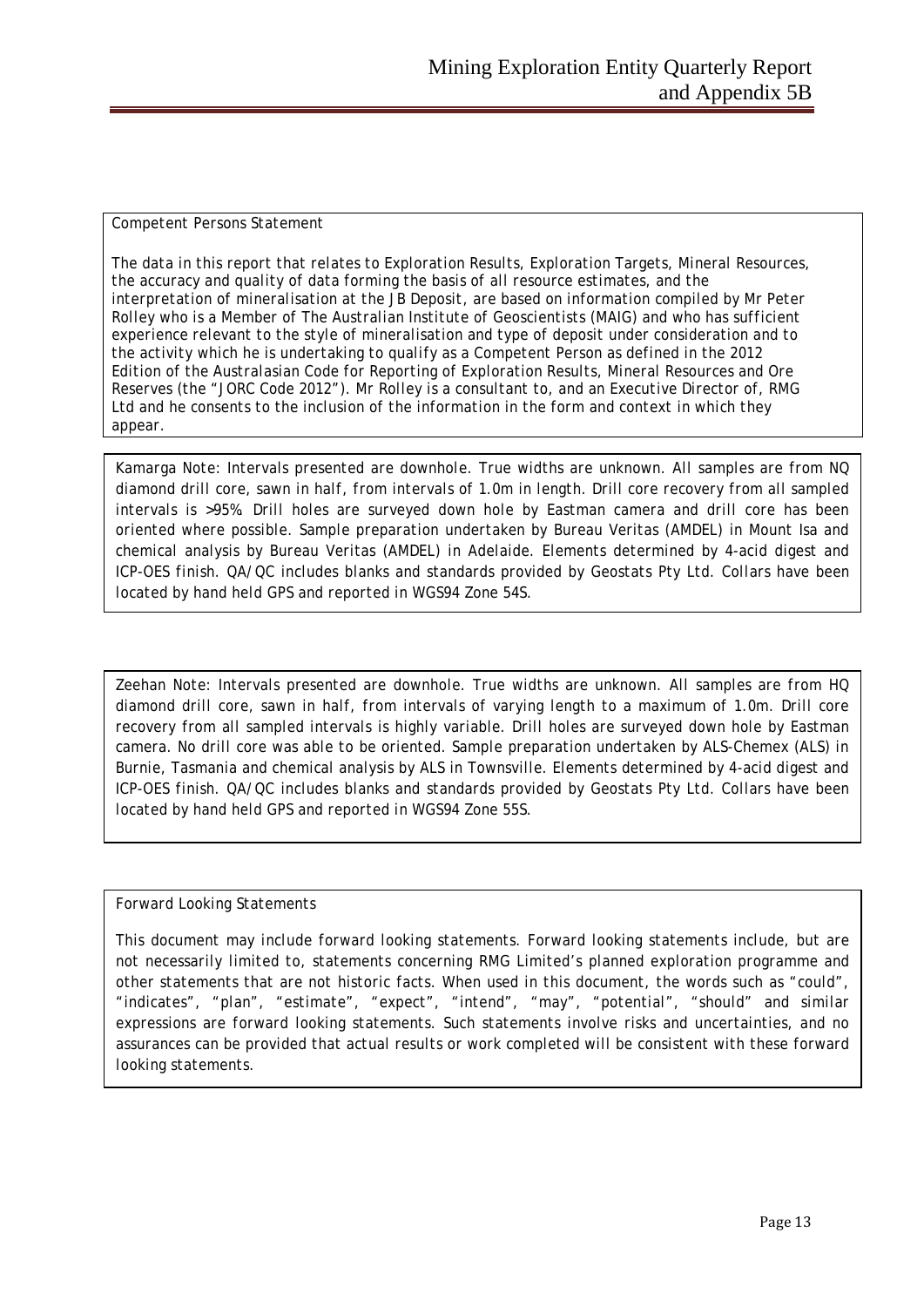*Rule 5.3*

# **Appendix 5B**

## **Mining exploration entity quarterly report**

Introduced 01/07/96 Origin Appendix 8 Amended 01/07/97, 01/07/98, 30/09/01, 01/06/10, 17/12/10

#### Name of entity

#### RMG LIMITED

51 065 832 377 31 December 2012

ABN **ABN** Quarter ended ("current quarter")

### **Consolidated statement of cash flows**

|            |                                                                                                                                                                                                                         | Current quarter  | Year to date   |
|------------|-------------------------------------------------------------------------------------------------------------------------------------------------------------------------------------------------------------------------|------------------|----------------|
|            | Cash flows related to operating activities                                                                                                                                                                              | \$A'ooo          | (6 months)     |
|            |                                                                                                                                                                                                                         |                  | $A'$ 000       |
| 1.1        | Receipts from product sales and related<br>debtors                                                                                                                                                                      | $\theta$         | $\overline{0}$ |
| 1,2        | Payments for $(a)$ exploration &<br>evaluation                                                                                                                                                                          | (217)            | (1,214)        |
|            | development<br>(b)                                                                                                                                                                                                      |                  |                |
|            | production<br>(c)                                                                                                                                                                                                       |                  |                |
|            | (d)<br>administration                                                                                                                                                                                                   | (120)            | (256)          |
| 1.3        | Dividends received                                                                                                                                                                                                      |                  |                |
| 1.4        | Interest and other items of a similar nature<br>received                                                                                                                                                                | 3                | $\overline{7}$ |
| 1.5        | Interest and other costs of finance paid                                                                                                                                                                                | 1                | $\mathbf{o}$   |
| 1.6        | Income taxes paid                                                                                                                                                                                                       |                  |                |
| 1.7        | Other (provide details if material)                                                                                                                                                                                     |                  |                |
|            |                                                                                                                                                                                                                         |                  |                |
|            | <b>Net Operating Cash Flows</b>                                                                                                                                                                                         | (333)            | (1, 463)       |
| 1.8<br>1.9 | Cash flows related to investing activities<br>Payment for purchases of: (a) prospects<br>equity investments<br>(b)<br>other fixed assets<br>(c)<br>Proceeds from sale of:<br>(a) prospects<br>equity investments<br>(b) | $\Omega$         | (17)           |
|            | other fixed assets<br>(c)                                                                                                                                                                                               |                  |                |
| 1.10       | Loans to other entities                                                                                                                                                                                                 |                  |                |
| 1.11       | Loans repaid by other entities                                                                                                                                                                                          |                  |                |
| 1.12       | Other (provide details if material)                                                                                                                                                                                     |                  |                |
|            | Net investing cash flows                                                                                                                                                                                                | $\boldsymbol{0}$ | (17)           |
| 1.13       | Total operating and investing cash flows<br>(carried forward)                                                                                                                                                           | (333)            | (1,480)        |

<sup>+</sup> See chapter 19 for defined terms.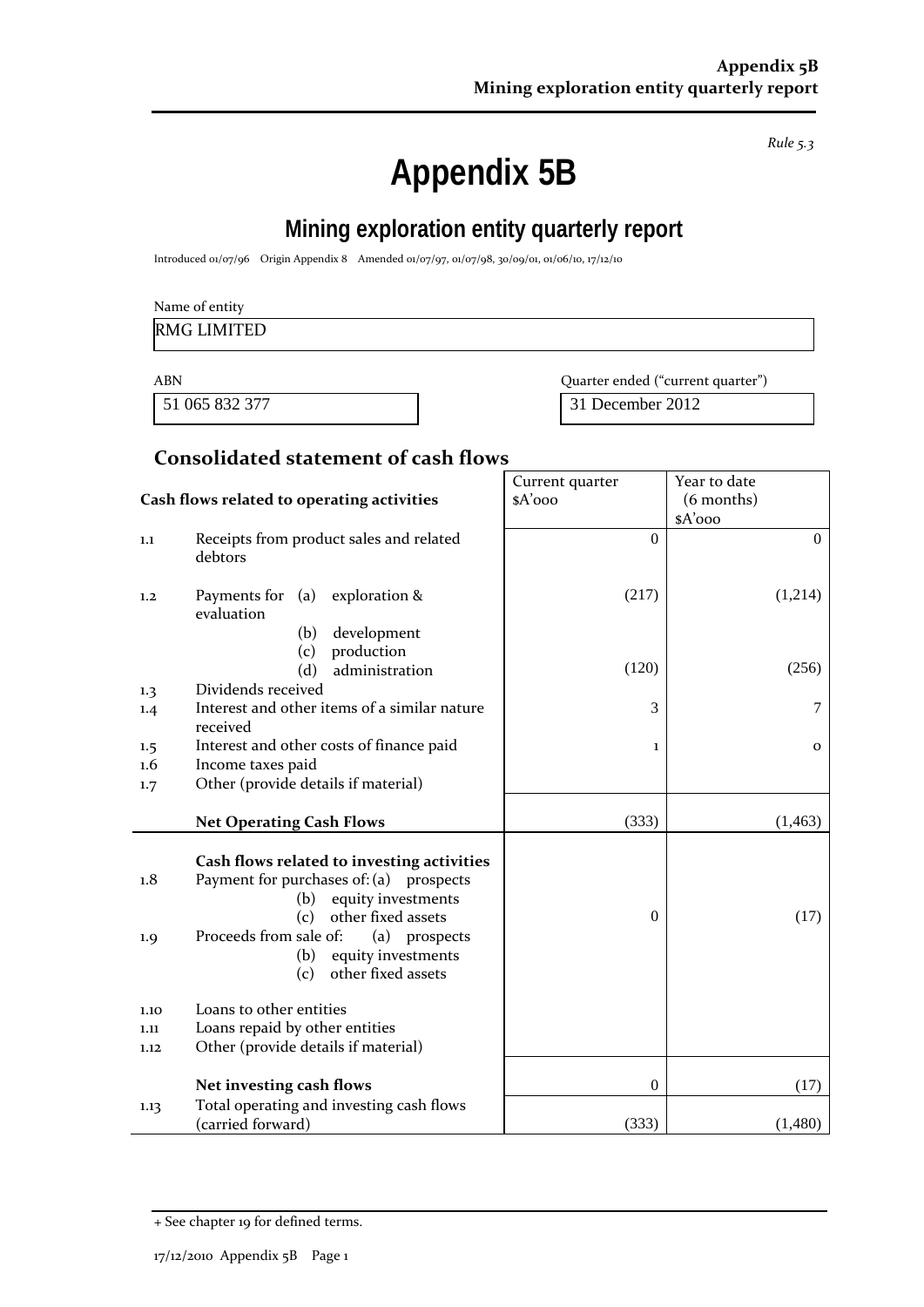| 1.13 | Total operating and investing cash flows      |          |          |
|------|-----------------------------------------------|----------|----------|
|      | (brought forward)                             | (333)    | (1,480)  |
|      |                                               |          |          |
|      | Cash flows related to financing activities    |          |          |
| 1.14 | Proceeds from issues of shares, options, etc. | 0        | $\theta$ |
| 1.15 | Proceeds from sale of forfeited shares        |          |          |
| 1.16 | Proceeds from borrowings                      | 0        | 1,000    |
| 1.17 | Repayment of borrowings                       |          |          |
| 1.18 | Dividends paid                                |          |          |
| 1.19 | Other (costs of funds raised)                 | $\Omega$ | $\theta$ |
|      |                                               |          |          |
|      | Net financing cash flows                      | 0        | 1,000    |
|      |                                               |          |          |
|      | Net increase (decrease) in cash held          | (333)    | (480)    |
|      |                                               |          |          |
| 1.20 | Cash at beginning of quarter/year to date     | 531      | 678      |
| 1.21 | Exchange rate adjustments to item 1.20        |          |          |
|      |                                               |          |          |
| 1.22 | Cash at end of quarter                        | 198      | 198      |
|      |                                               |          |          |

## **Payments to directors of the entity and associates of the directors Payments to related entities of the entity and associates of the related entities**

|      |                                                                  | Current quarter<br>$A'$ ooo |    |
|------|------------------------------------------------------------------|-----------------------------|----|
| 1.23 | Aggregate amount of payments to the parties included in item 1.2 |                             | 21 |
| 1.24 | Aggregate amount of loans to the parties included in item 1.10   |                             |    |
| 1.25 | Explanation necessary for an understanding of the transactions   |                             |    |

1.23 Salaries, directors fees and consultants fees paid to directors and associates of directors

## **Non-cash financing and investing activities**

2.1 Details of financing and investing transactions which have had a material effect on consolidated assets and liabilities but did not involve cash flows

Nil

2.2 Details of outlays made by other entities to establish or increase their share in projects in which the reporting entity has an interest

Nil

<sup>+</sup> See chapter 19 for defined terms.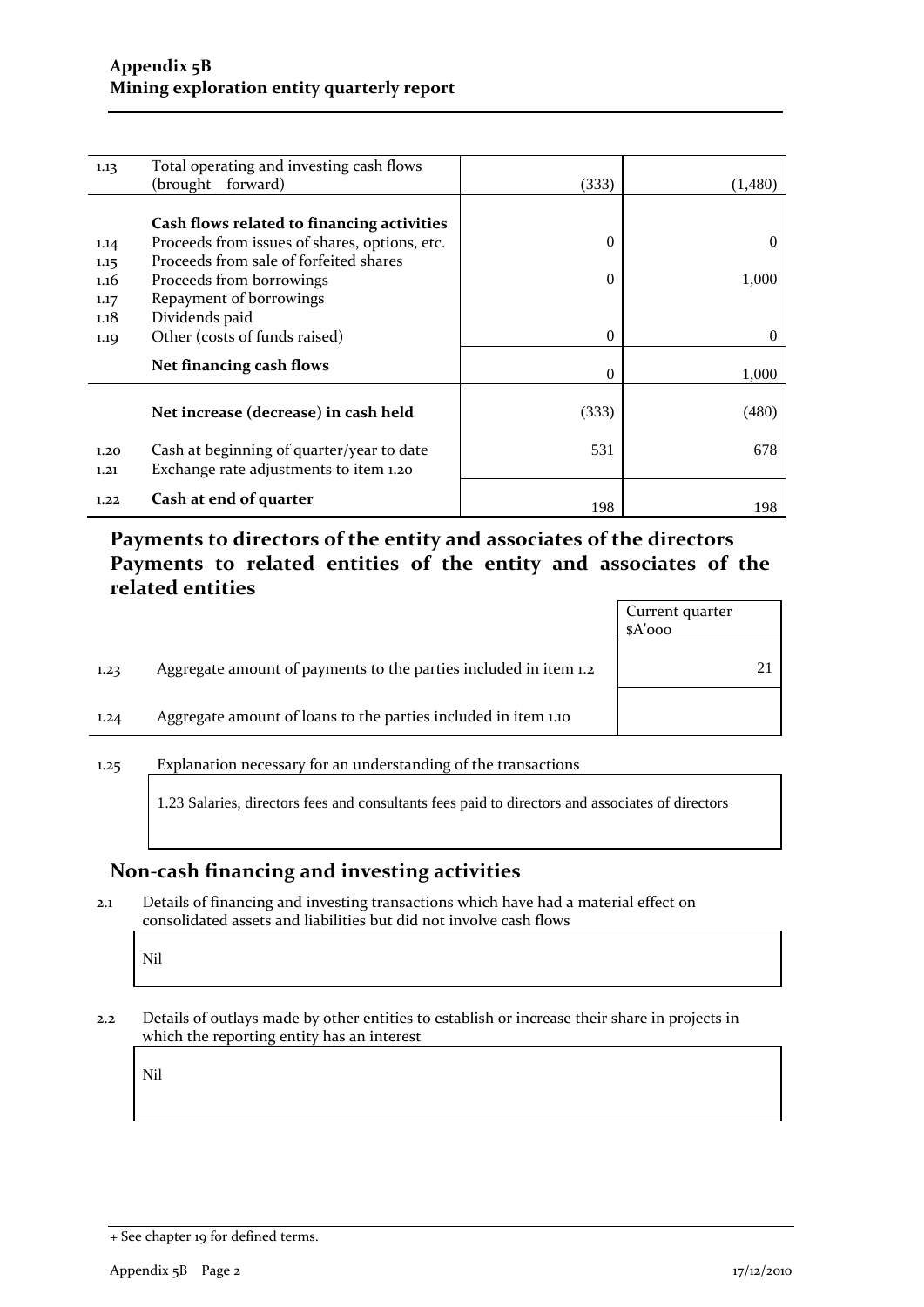## **Financing facilities available**

*Add notes as necessary for an understanding of the position.*

|     |                             | Amount available | Amount used |
|-----|-----------------------------|------------------|-------------|
|     |                             | $A'$ 000         | $A'$ 000    |
| 3.1 | Loan facilities             |                  |             |
| 3.2 | Credit standby arrangements |                  |             |

## **Estimated cash outflows for next quarter**

|     | sochinate a caon o acho no for nent quarter |          |
|-----|---------------------------------------------|----------|
|     |                                             | $A'$ 000 |
| 4.1 | Exploration and evaluation                  | (23)     |
|     |                                             |          |
| 4.2 | Development                                 |          |
|     | Production                                  |          |
| 4.3 |                                             |          |
| 4.4 | Administration                              |          |
|     |                                             | (112)    |
|     |                                             |          |
|     | <b>Total</b>                                | (135)    |

## **Reconciliation of cash**

|     | Reconciliation of cash at the end of the quarter (as<br>shown in the consolidated statement of cash flows)<br>to the related items in the accounts is as follows. | Current quarter<br>$A'$ 000 | Previous quarter<br>$A'$ 000 |
|-----|-------------------------------------------------------------------------------------------------------------------------------------------------------------------|-----------------------------|------------------------------|
| 5.1 | Cash on hand and at bank                                                                                                                                          | 198                         | 531                          |
| 5.2 | Deposits at call                                                                                                                                                  |                             |                              |
| 5.3 | Bank overdraft                                                                                                                                                    |                             |                              |
| 5.4 | Other (provide details)                                                                                                                                           |                             |                              |
|     | Total: cash at end of quarter (item 1.22)                                                                                                                         | 198                         | 531                          |

### **Changes in interests in mining tenements**

|     |                                                                     | Tenement<br>reference | Nature of interest<br>(note (2)) | Interest at<br>beginning<br>of quarter | Interest at<br>end of<br>quarter |
|-----|---------------------------------------------------------------------|-----------------------|----------------------------------|----------------------------------------|----------------------------------|
| 6.1 | Interests in mining<br>tenements relinquished,<br>reduced or lapsed |                       |                                  |                                        |                                  |
| 6.2 | Interests in mining<br>tenements acquired or<br>increased           |                       |                                  |                                        |                                  |

<sup>+</sup> See chapter 19 for defined terms.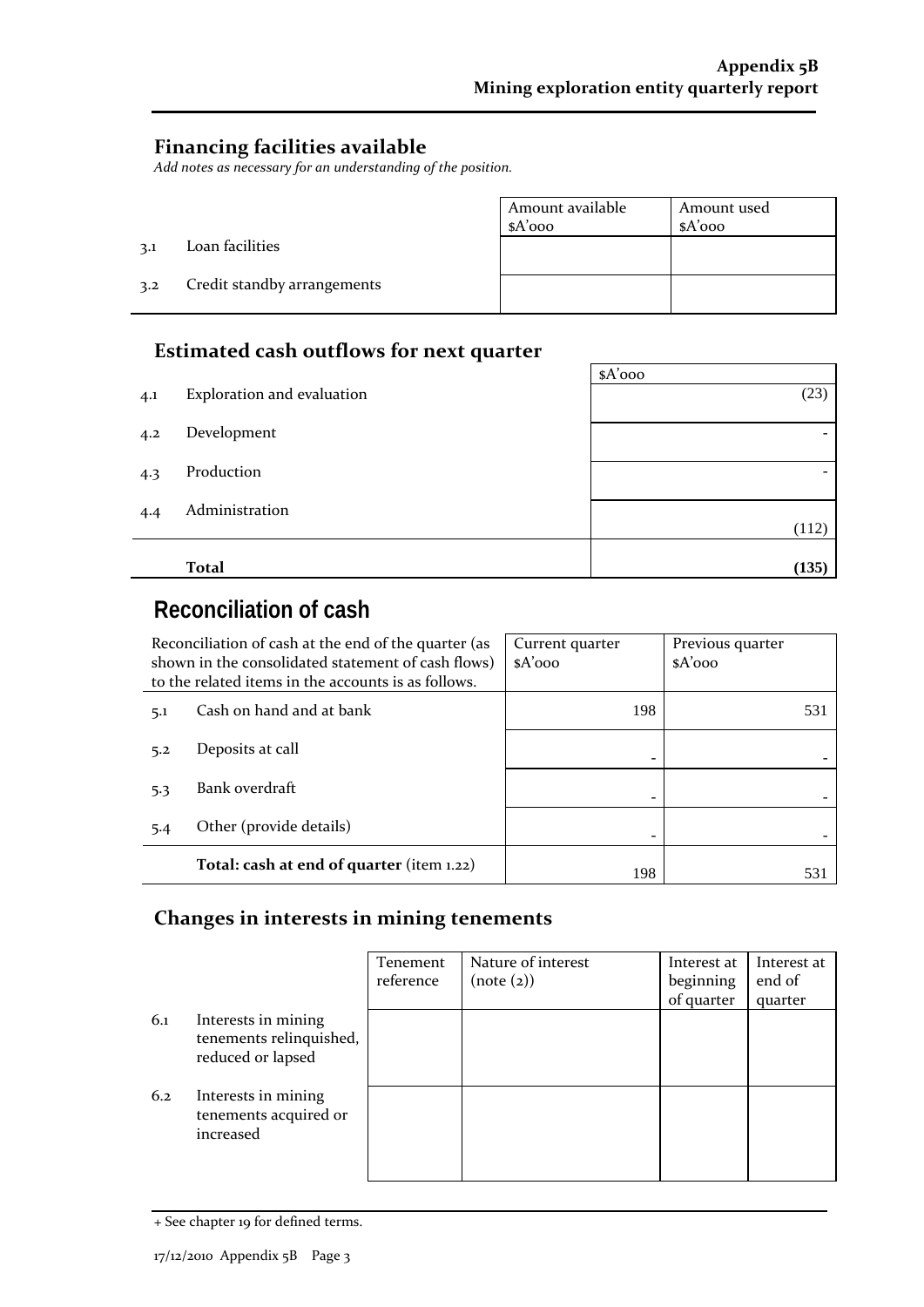### **Issued and quoted securities at end of current quarter**

*Description includes rate of interest and any redemption or conversion rights together with prices and dates.*

|      |                                    | Total         | Number quoted            | Issue price per | Amount paid up    |
|------|------------------------------------|---------------|--------------------------|-----------------|-------------------|
|      |                                    | number        |                          | security (see   | per security (see |
|      |                                    |               |                          | note 3) (cents) | $note$ 3) (cents) |
| 7.1  | Preference                         |               |                          |                 |                   |
|      | <sup>+</sup> securities            |               |                          |                 |                   |
|      | (description)<br>Changes during    |               |                          |                 |                   |
| 7.2  | quarter                            |               |                          |                 |                   |
|      | (a) Increases                      |               |                          |                 |                   |
|      | through issues                     |               |                          |                 |                   |
|      | (b) Decreases                      |               |                          |                 |                   |
|      | through returns of                 |               |                          |                 |                   |
|      | capital, buy-backs,                |               |                          |                 |                   |
|      | redemptions                        |               |                          |                 |                   |
| 7.3  | +Ordinary                          |               |                          |                 |                   |
|      | securities                         | 1,375,134,592 | 1,375,134,592            |                 |                   |
|      |                                    |               |                          |                 |                   |
| 7.4  | Changes during                     |               |                          |                 |                   |
|      | quarter<br>(a)                     |               |                          |                 |                   |
|      | Increases<br>through issues        |               |                          |                 |                   |
|      | Decreases<br>(b)                   |               |                          |                 |                   |
|      | through returns of                 |               |                          |                 |                   |
|      | capital, buy-backs                 |               |                          |                 |                   |
| 7.5  | <sup>+</sup> Convertible           | 1,000,000     |                          |                 |                   |
|      | debt securities                    |               |                          |                 |                   |
|      | (description)                      |               |                          |                 |                   |
| 7.6  | Changes during                     |               |                          |                 |                   |
|      | quarter                            |               |                          |                 |                   |
|      | (a) Increases                      |               |                          |                 |                   |
|      | through issues<br>(b) Decreases    |               |                          |                 |                   |
|      | through securities                 |               |                          |                 |                   |
|      | matured,                           |               |                          |                 |                   |
|      | converted                          |               |                          |                 |                   |
| 7.7  | Options                            |               |                          | Exercise price  | Expiry date       |
|      | (description and                   | 390,001,000   | 390,001,000              | 2.0 cents       | 30 April 2014     |
|      | conversion factor)                 | 10,000,000    |                          | 2.0 cents       | 01 April 2015     |
|      |                                    | 10,000,000    |                          | 2.0 cents       | 01 April 2017     |
|      |                                    | 80,000,000    |                          | $0.6$ cents     | 31 August 2016    |
| 7.8  | <b>Issued during</b>               |               | $\overline{\phantom{0}}$ |                 |                   |
|      | quarter<br><b>Exercised during</b> |               | ÷,                       |                 |                   |
| 7.9  | quarter                            |               |                          |                 |                   |
| 7.10 | <b>Expired during</b>              |               | ÷,                       |                 |                   |
|      | quarter                            |               |                          |                 |                   |
| 7.11 | <b>Debentures</b>                  |               |                          |                 |                   |
|      | (totals only)                      |               |                          |                 |                   |
| 7.12 | Unsecured notes                    |               |                          |                 |                   |
|      | (totals only)                      |               |                          |                 |                   |
|      |                                    |               |                          |                 |                   |

<sup>+</sup> See chapter 19 for defined terms.